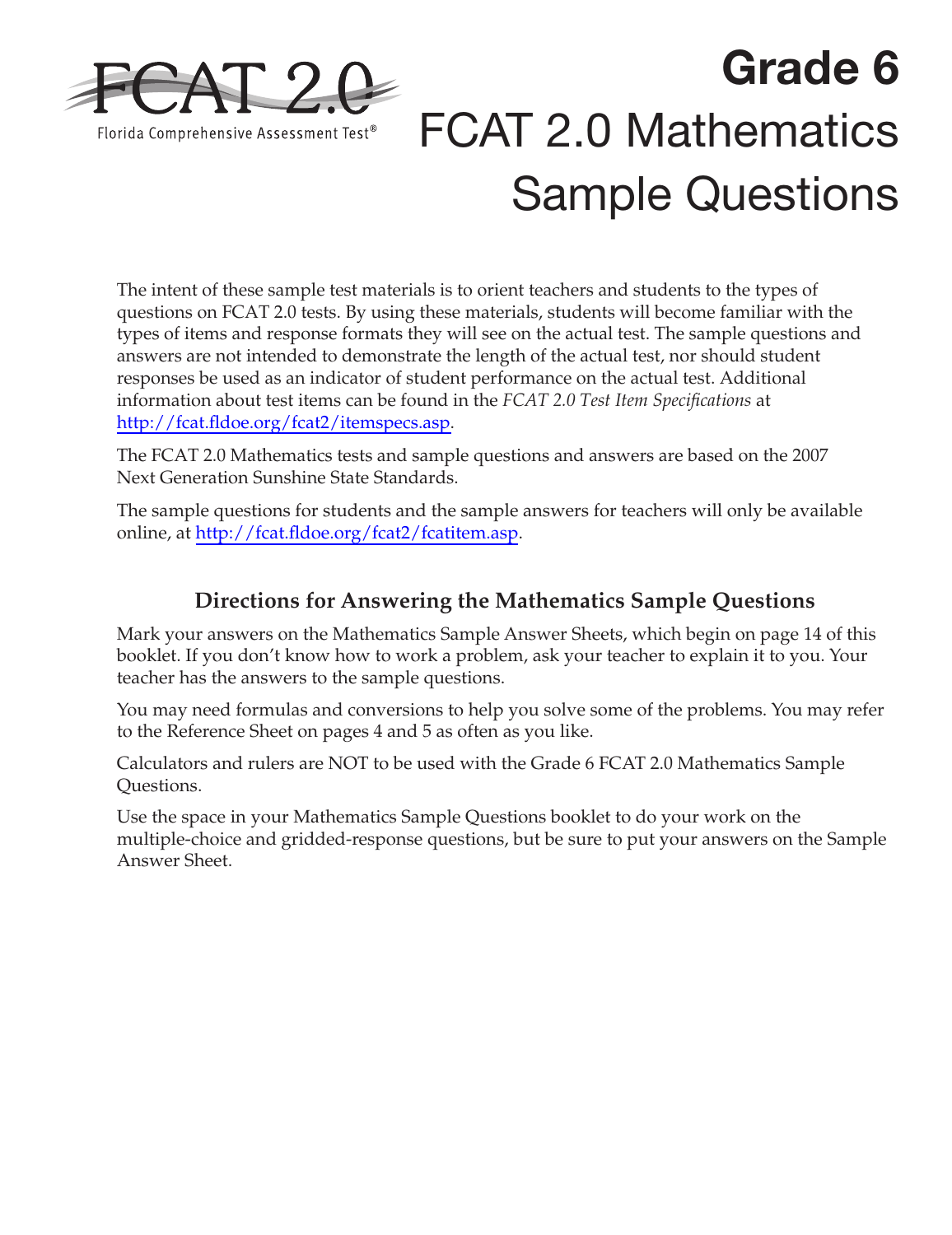$\equiv \neq$ 

This symbol appears next to questions that require you to fill in your answer on a grid.

#### **Directions for Completing the Response Grids**

- 1. Work the problem and find an answer.
- 2. Write your answer in the answer boxes at the top of the grid.
	- Print your answer with the first digit in the left answer box OR with the last digit in the right answer box.
	- Print only one digit or symbol in each answer box. Do NOT leave a blank answer box in the middle of an answer.
	- Be sure to write a decimal point or fraction bar in the answer box if it is a part of the answer.
- 3. Fill in a bubble under each box in which you wrote your answer.
	- Fill in one and ONLY one bubble for each answer box. Do NOT fill in a bubble under an unused answer box.
	- Fill in each bubble by making a solid mark that completely fills the circle.
	- You MUST fill in the bubbles accurately to receive credit for your answer.

The Grade 6 response grid has several parts. Grids may be filled in from the left or the right. Do NOT leave spaces in the middle. Fill in all bubbles for numbers and symbols.

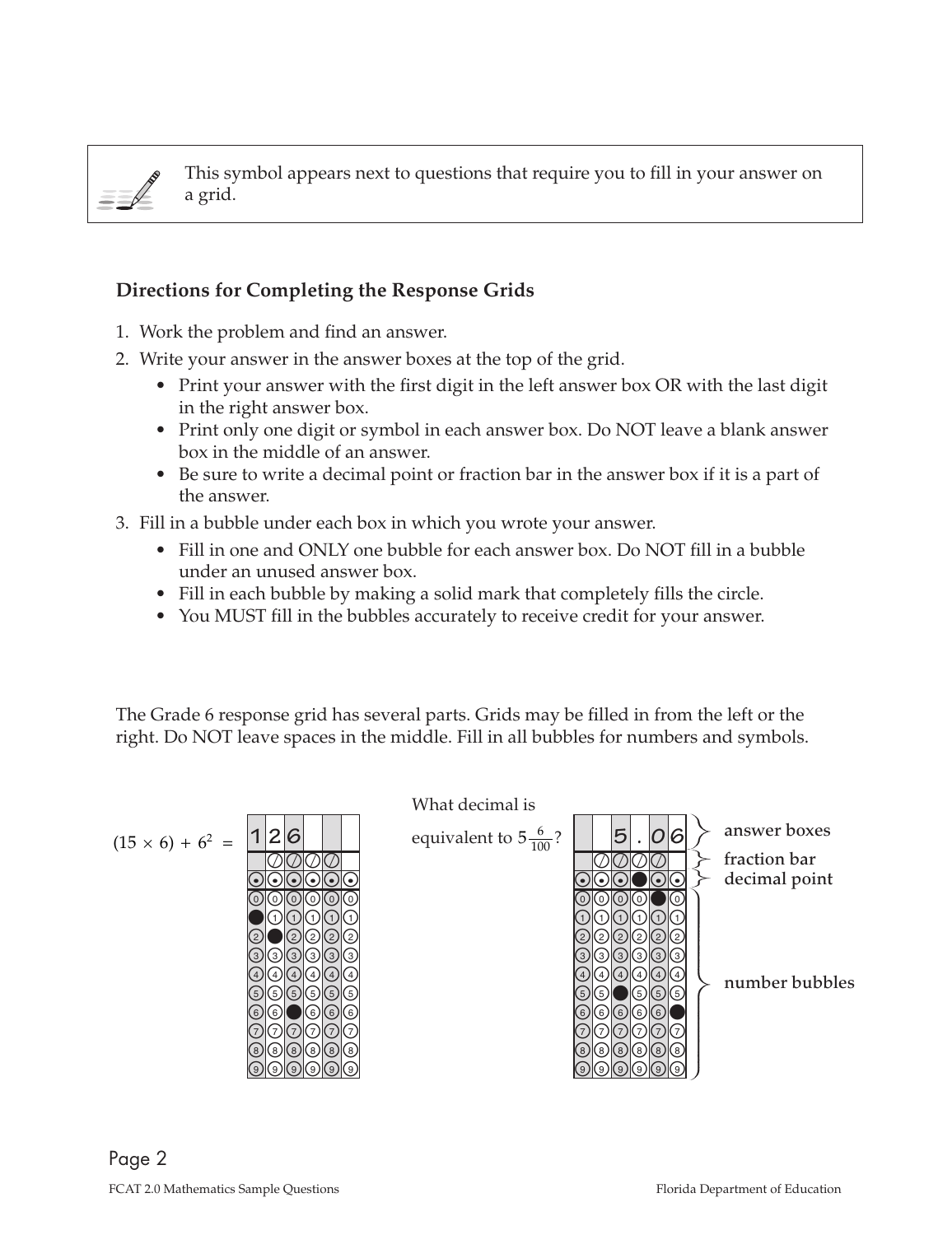number, such as  $13\frac{1}{4}$ , to a fraction or a decimal because  $13\frac{1}{4}$  would be read incorrectly as  $\frac{131}{4}$ . **MIXED NUMBERS:** Do NOT write a mixed number in an answer grid. Convert a mixed Equivalent decimals or fractions may be used in many answers.



**PERCENTS:** Grid a percent value without the % symbol. Do NOT convert a percent to its decimal or fractional equivalent.

> $\mathcal O\!\!\!\!/\,\!\!\!\!O\!\!\!\!/\,\!\!\!\!O\!\!\!\!/\,\!\!\!\!O\!\!\!\!/\,\!\!\!\!O\!\!\!\!/\,\!\!\!O\!\!\!\!/\,\!\!\!O\!\!\!\!/\,\!\!\!$  $\overline{\odot} \, \overline{\circ} \, \overline{\circ} \, \overline{\circ} \, \overline{\circ} \, \overline{\circ} \, \overline{\circ}$  $\circledcirc$  $\circledcirc$  $\oslash$  $\bullet$  $\bigcirc$ ල $| \odot |$  $|\circlearrowright$  $\oslash$ ි  $| \circ |$ ි  $\textcircled{\scriptsize{0}}$  $\rm\ddot{o}$ 1 2 .<br>4 5 6 7 8 .<br>9  $\bigcirc$  $\odot$  $\circledcirc$  $\circledcirc$  $\bigcirc$  $\odot$  $\circledcirc$  $\odot$  $\circledcirc$  $\circledcirc$ 1 2 3 .<br>4 5 6 7 8 .<br>و  $\odot$  $\odot$  $\odot$  $\odot$ ි  $\bigcirc$  $\odot$  $\odot$  $\odot$  $\circledcirc$  $\odot$  $\rm\ddot{o}$ 1  $\overline{2}$ 3 .<br>4 5 6 7 8 .<br>9  $\odot$  $\odot$  $\circledcirc$  $\circledcirc$  $\bigcirc$  $\odot$  $\circledcirc$  $\odot$  $\circledcirc$  $\circledcirc$  $\rm\ddot{o}$ 1 2 3 .<br>4 5 6 7 8 .<br>و  $\odot$  $\odot$  $\odot$  $\odot$ ි  $\bigcirc$  $\odot$  $\odot$  $\odot$  $\circledcirc$  $\odot$  $\rm\ddot{o}$ 1  $\overline{2}$ 3 .<br>4 5 6 7 8 .<br>9  $\odot$  $\odot$  $\circledcirc$  $\circledcirc$  $\circledcirc$  $\circledcirc$  $\circledcirc$  $\odot$  $\circledcirc$  $\odot$  $\rm\ddot{o}$ 1 2 3 .<br>4 5 6 7 8 .<br>و **. 3 0**  $\mathscr{L}$  $\overline{\phantom{a}}$  .  $\sqrt{\phantom{a}}$  $\bullet$  $\odot$ C  $\odot$  $\odot$  $\bigcirc$  $\mathbb{C}^d$  $\odot$  $\odot$  $\circledcirc$  $\odot$  $\overline{0}$ 1 2 3 ِ<br>4 6 7 8 .<br>9  $\Omega$  $\bullet$  $\bigcirc$  $\odot$ ි  $\bigcirc$  $\bigcirc$  $\bullet$  $\circledcirc$  $\circ$  $\circledcirc$ 0 1 2 3 <u>ّ</u> 5 6 7 8 .<br>و  $\odot$  $\mathcal{D}$  $\bullet$  $|\odot|$ ଓ  $\bigcirc$  $\bigcirc$  $\overline{\mathbb{U}}$  $\circledcirc$  $\circ$  $\circledcirc$  $\rm\overline{0}$ 1 2 3 ِ<br>4 5 6 7 8 .<br>9  $\odot$  $\odot$ C  $\mathbf{Q}$  $\odot$  $\bigcirc$  $\bigcirc$  $\bigcirc$  $\circledcirc$  $\circ$  $\circledcirc$ 1 2 3 .<br>4 5 6 7 8 .<br>و  $\odot$  (  $\odot$ C  $\bigcirc$ »  $\bigcirc$  $\odot$  $\circledcirc$  $\circledcirc$  $\circ$  $\circledcirc$  $\rm\overline{0}$ 1 2 ِ<br>4 5 6 7 8 .<br>9  $\blacksquare$  $\odot$  $\odot$  $\odot\hspace{-0.75mm}\odot$  $\mathbf{v}$  $\mathbb{Z}$  $\odot$  $\circledcirc$  $\odot$  $\odot$ 3 1 2 4 6 7 8 .<br>و  $\rm\ddot{o}$ **OR / 13 0**  $\sqrt{\frac{1}{2}}$ \\\\\\ **. . . . . .**  $\bullet$  $\odot$  $\odot$  $\bigcirc$  $\bigcirc$  $\mathbb{C}^4$  $\odot$  $\odot$  $\circledcirc$  $\odot$  $\rm\overline{0}$ 1 2 ِ<br>4 6 7 8 .<br>9  $\mathcal{D}$  $\bullet$  $\bigcirc$  $\odot$ ි  $\bigcirc$  $\bigcirc$  $\bigcirc$  $\circledcirc$  $\circ$  $\circledcirc$ 0 1 2 3 .<br>4 5 6 7 8 .<br>و  $\odot$ »  $\bullet$  $|\odot|$ ଓ  $\bigcirc$  $\bigcirc$  $\overline{\mathbb{U}}$  $\circledcirc$  $\circ$  $\circledcirc$  $\rm\overline{0}$ 2 3 ِ<br>4 5 6 7 8 .<br>9  $\bullet$  $\odot$ C  $\mathbf{Q}$  $\odot$  $\bigcirc$  $\bigcirc$  $\cup$  $\circledcirc$  $\circ$  $\circledcirc$ 1 2 3 .<br>4 5 6 7 8 .<br>و  $\odot$ C  $\bigcirc$  $\mathcal{D}$  $\bigcirc$  $\odot$  $\odot$  $\circledcirc$  $\circ$  $\circledcirc$ 1 2 3 ِ<br>4 5 6 7 8 .<br>9  $\circledcirc$  $\odot$  $\odot$  $\odot$  .  $\mathbf{Z}$  $\mathbb{Z}^+$  $\odot$  $\circ$  $\odot$  $\odot$  $\rm\ddot{o}$ 1 2 3 4 6 7 8 .<br>و

**CORRECT INCORRECT** 

What percent is  
equivalent to 
$$
\frac{30}{100}
$$
?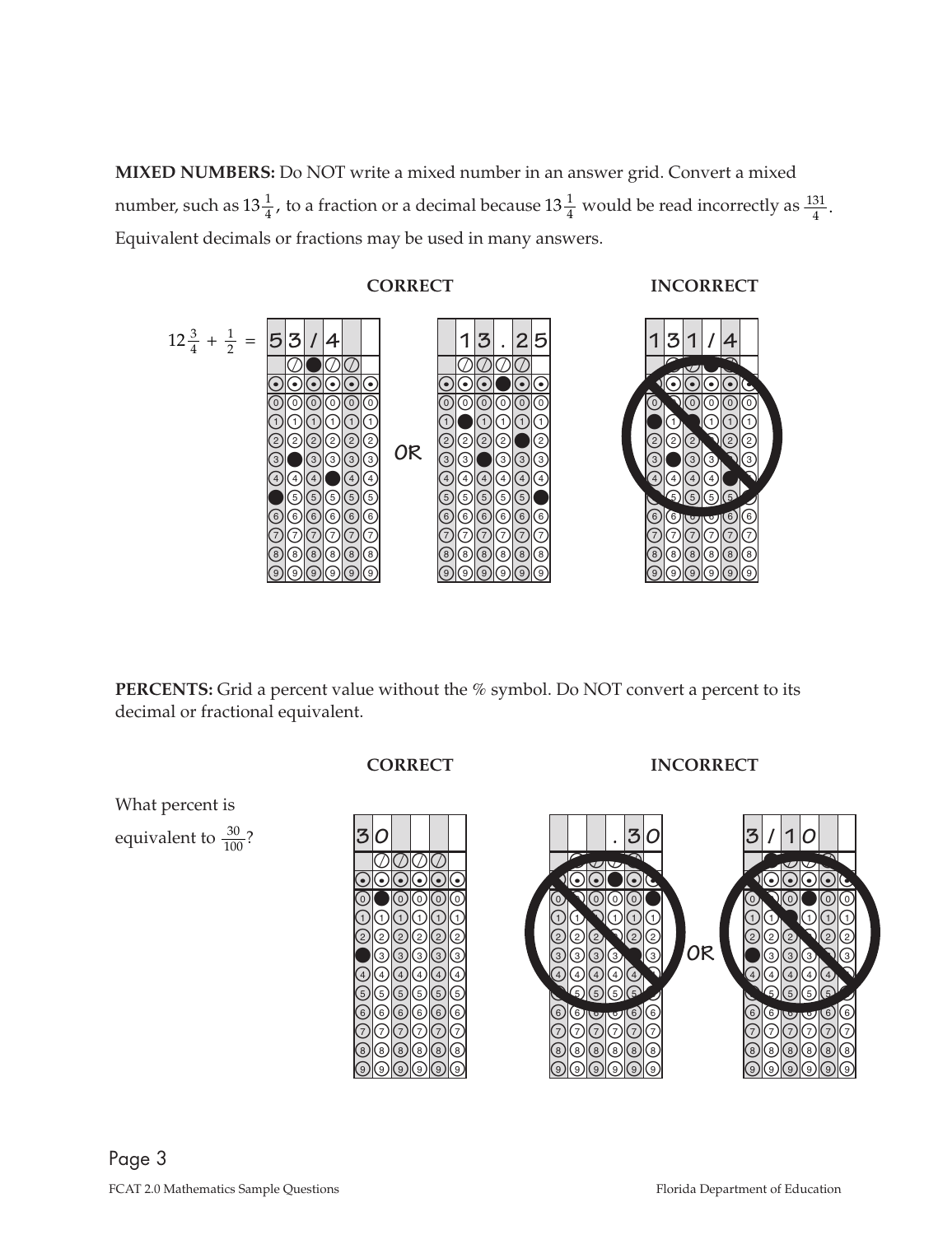# <span id="page-3-0"></span>**Grades 6–8 FCAT 2.0 Mathematics Reference Sheet**

|               | <b>Area</b>                   |                                                                                                                                                             |
|---------------|-------------------------------|-------------------------------------------------------------------------------------------------------------------------------------------------------------|
| Rectangle     | $A = bh$                      | <b>KEY</b>                                                                                                                                                  |
| Parallelogram | $A = bh$                      | $b = \text{base}$<br>$A = \text{area}$<br>$h =$ height<br>$B = \text{area of base}$<br>$w = width$<br>$C =$ circumference<br>$d =$ diameter<br>$V =$ volume |
| Triangle      | $A=\frac{1}{2}bh$             | $r =$ radius $P =$ perimeter of base                                                                                                                        |
|               |                               | $\ell$ = slant height <i>S.A.</i> = surface area                                                                                                            |
| Trapezoid     | $A = \frac{1}{2}h(b_1 + b_2)$ | Use 3.14 or $\frac{22}{7}$ for $\pi$ .                                                                                                                      |
| Circle        | $A = \pi r^2$                 | <b>Circumference</b><br>$C = \pi d$ or $C = 2\pi r$                                                                                                         |

| <b>Volume/Capacity</b>            |                                                      | <b>Total Surface Area</b>                                 |  |  |  |
|-----------------------------------|------------------------------------------------------|-----------------------------------------------------------|--|--|--|
| <b>Rectangular Prism</b>          | $V = bwh$ or<br>$V = Bh$                             | $S.A. = 2bh + 2b\omega + 2h\omega$ or<br>$S.A. = Ph + 2B$ |  |  |  |
| <b>Right Circular</b><br>Cylinder | $V = \pi r^2 h$ or<br>$V = Bh$                       | $S.A. = 2\pi rh + 2\pi r^2$ or<br>$S.A. = 2\pi rh + 2B$   |  |  |  |
| <b>Right Square</b><br>Pyramid    | $V=\frac{1}{3}Bh$                                    | S.A. = $\frac{1}{2}P\ell + B$                             |  |  |  |
| <b>Right Circular Cone</b>        | $V = \frac{1}{3}\pi r^2 h$ or<br>$V = \frac{1}{3}Bh$ | S.A. = $\frac{1}{2}(2\pi r)\ell + B$                      |  |  |  |

| Sum of the measures of the interior angles of a polygon = $180(n - 2)$ |                       |  |  |
|------------------------------------------------------------------------|-----------------------|--|--|
| Measure of an interior angle of a regular polygon                      | $=\frac{180(n-2)}{2}$ |  |  |
| where:                                                                 |                       |  |  |
| <i>n</i> represents the number of sides                                |                       |  |  |

## Page 4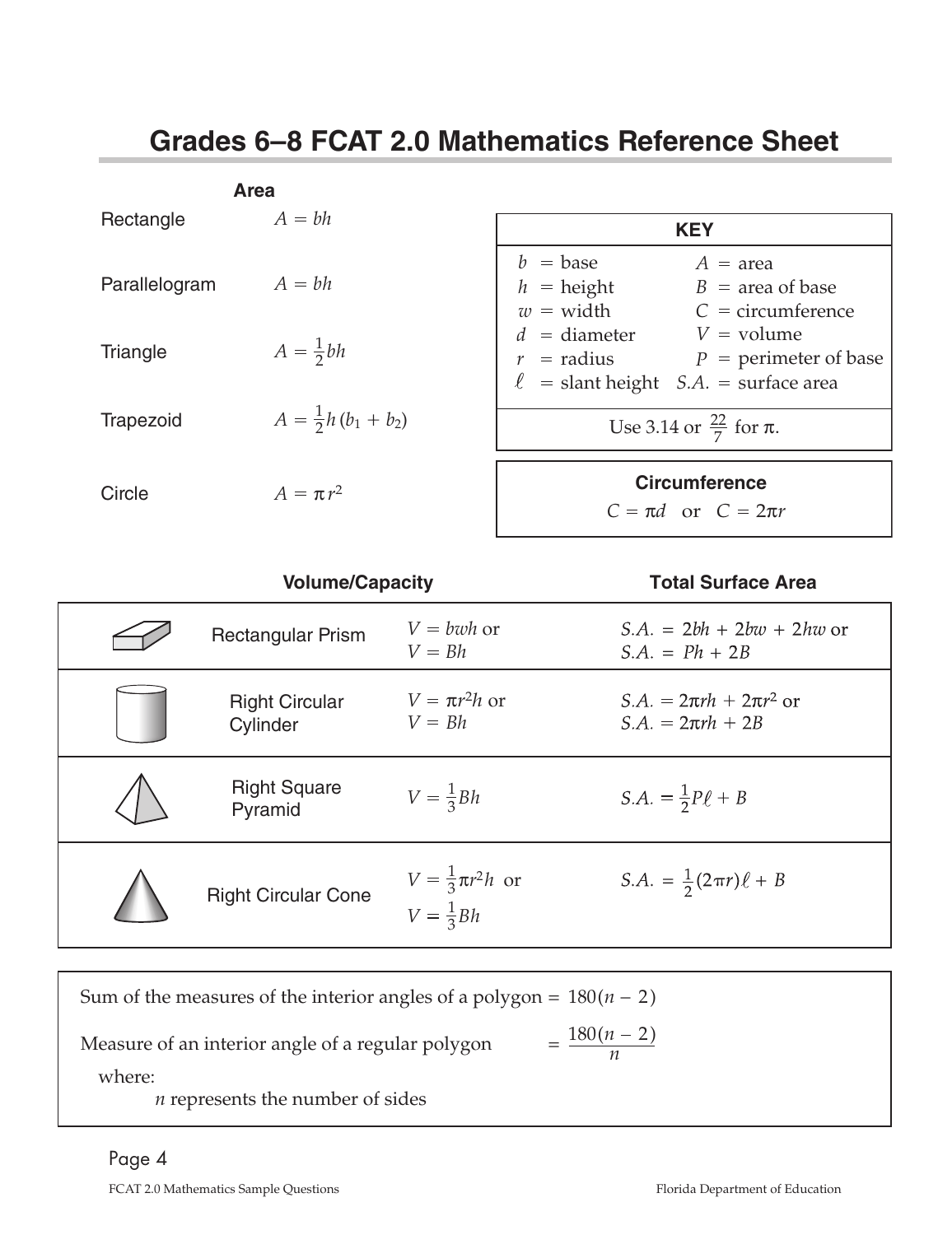| <b>Pythagorean theorem</b>                   | Simple interest formula                       |
|----------------------------------------------|-----------------------------------------------|
| $a^2 + b^2 = c^2$<br>$\mathfrak a$           | $I = prt$                                     |
| h                                            | where $p =$ principal, $r =$ rate, $t =$ time |
| Slope-intercept form of<br>a linear equation | Distance, rate, time formula                  |
|                                              |                                               |
| $y = mx + b$                                 | $d = rt$                                      |

### **Conversions within a System of Measure**

1 yard  $=$  3 feet 1 mile =  $1,760$  yards =  $5,280$  feet 1 acre =  $43,560$  square feet 1  $cup = 8$  fluid ounces 1 pint  $= 2$  cups 1 quart  $= 2$  pints 1 gallon  $=$  4 quarts  $1$  pound  $=$  16 ounces 1 ton  $= 2,000$  pounds 1 meter =  $100$  centimeters =  $1000$  millimeters 1 kilometer =  $1000$  meters 1 liter  $=$  1000 milliliters  $=$  1000 cubic centimeters 1 gram  $=$  1000 milligrams 1 kilogram  $= 1000$  grams 1 minute  $= 60$  seconds 1 hour  $= 60$  minutes 1 year  $= 52$  weeks  $= 365$  days

#### **Conversions between Systems of Measure**

When converting from Customary to Metric, use these approximations.

| 1 inch $= 2.54$ centimeters<br>1 foot $= 0.305$ meter<br>1 mile $= 1.61$ kilometers     | 1 $cup = 0.24$ liter<br>1 gallon = $3.785$ liters<br>1 ounce $= 28.35$ grams<br>1 pound $= 0.454$ kilogram  |  |  |  |  |
|-----------------------------------------------------------------------------------------|-------------------------------------------------------------------------------------------------------------|--|--|--|--|
| When converting from Metric to Customary, use these approximations.                     |                                                                                                             |  |  |  |  |
| 1 centimeter $= 0.39$ inch<br>1 meter $= 3.28$ feet<br>1 kilometer = $0.62$ mile        | 1 liter $=$ 4.23 cups<br>1 liter = $0.264$ gallon<br>1 gram = $0.0352$ ounce<br>1 kilogram $= 2.204$ pounds |  |  |  |  |
| <b>Temperature conversions between Celsius and Fahrenheit</b>                           |                                                                                                             |  |  |  |  |
| $^{\circ}C = (^{\circ}F - 32) \div 1.8$<br>$\mathrm{P} = (\mathrm{P}C \times 1.8) + 32$ |                                                                                                             |  |  |  |  |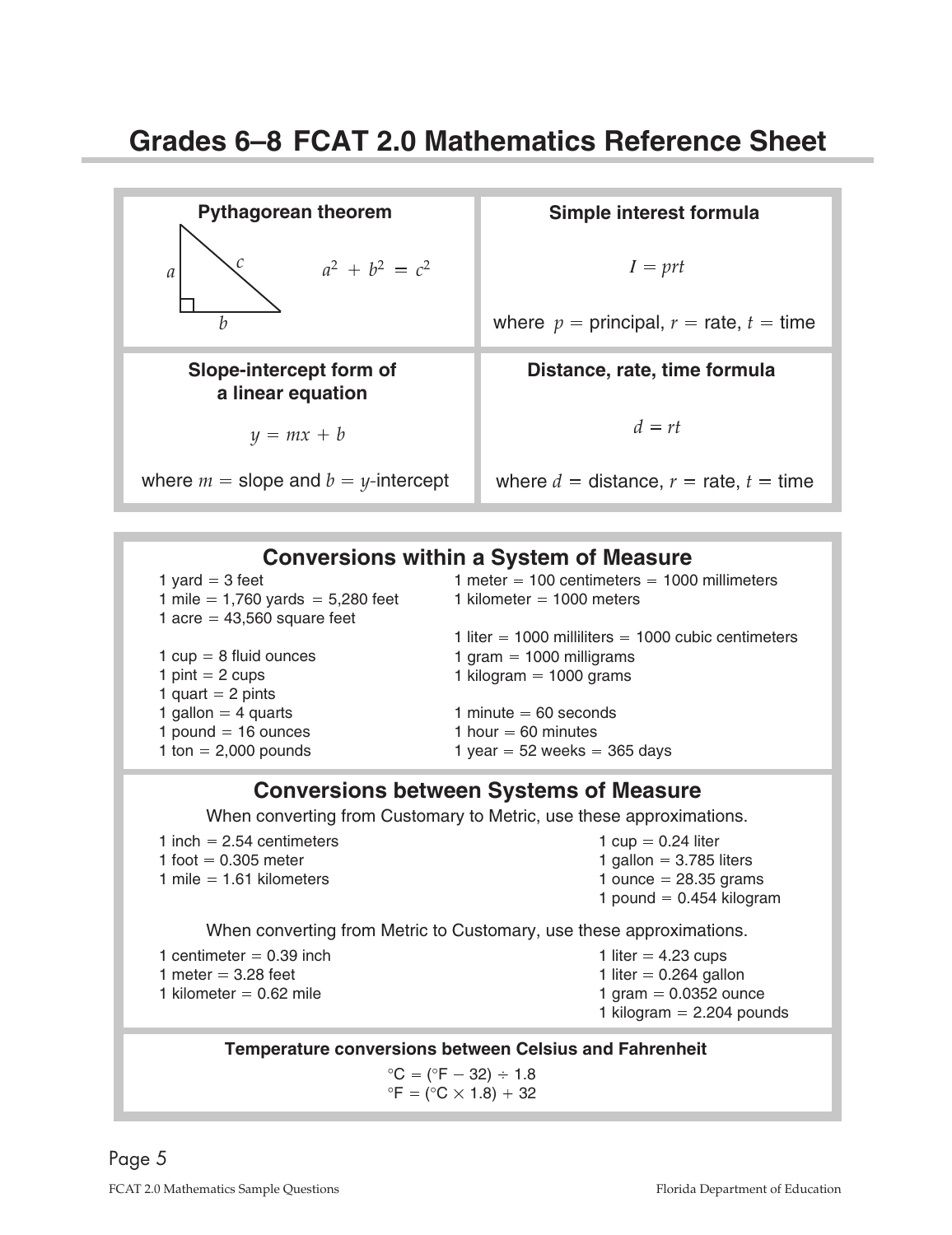







**2** The steps below show a method for finding the value of the following expression.

 $(12.35 + 1.59) + 20.65$ 

| Step 1 | $(12.35 + 1.59) + 20.65$ |
|--------|--------------------------|
| Step 2 | $(1.59 + 12.35) + 20.65$ |
| Step 3 | $1.59 + (12.35 + 20.65)$ |
| Step 4 | $1.59 + (33.00)$         |
| Step 5 | 34.59                    |

Which property is used to show that Step 1 and Step 2 are equivalent expressions?

- **F.** associative property
- **G.** commutative property
- **H.** distributive property
- **I.** identity property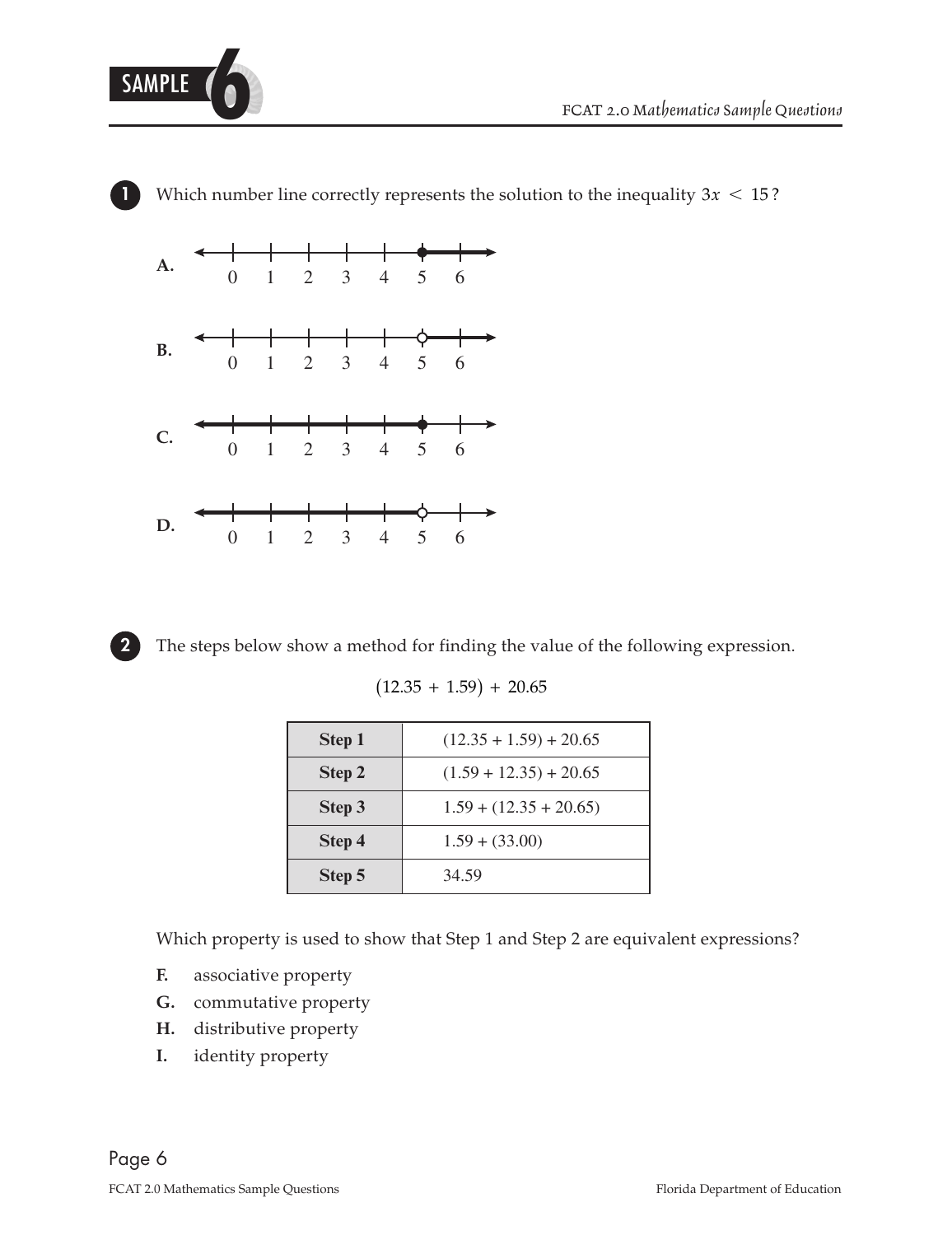

**3** After eating lunch, Samantha compared the number of calories in each food item she ate to the total number of calories in her lunch. The picture below shows an approximate portion of the total calories for each food item she ate.

**Samantha's Lunch** 



Which of the following lists shows the numbers in order from least to greatest?

- $\frac{1}{10}$ , 16%, 0.2,  $\frac{1}{4}$ , 0.29 **A.**
- **B.**  $16\%, \frac{1}{4}, \frac{1}{10}, 0.2, 0.29$
- **C.** 0.29, 0.2,  $\frac{1}{10}$ , 16%,  $\frac{1}{4}$
- **D.** 0.2,  $\frac{1}{4}$ , 16%,  $\frac{1}{10}$ , 0.29

**4** A television show announcer asked viewers to vote online for their favorite commercial. The viewers could choose from one of three commercials. The results of their votes are shown below.

- A total of 1,000 votes were cast.
- The first commercial received 25% of the votes.
- 2 • The second commercial received  $\frac{2}{5}$  of the votes.

The third commercial received the remaining votes. What was the total number of votes for the third commercial?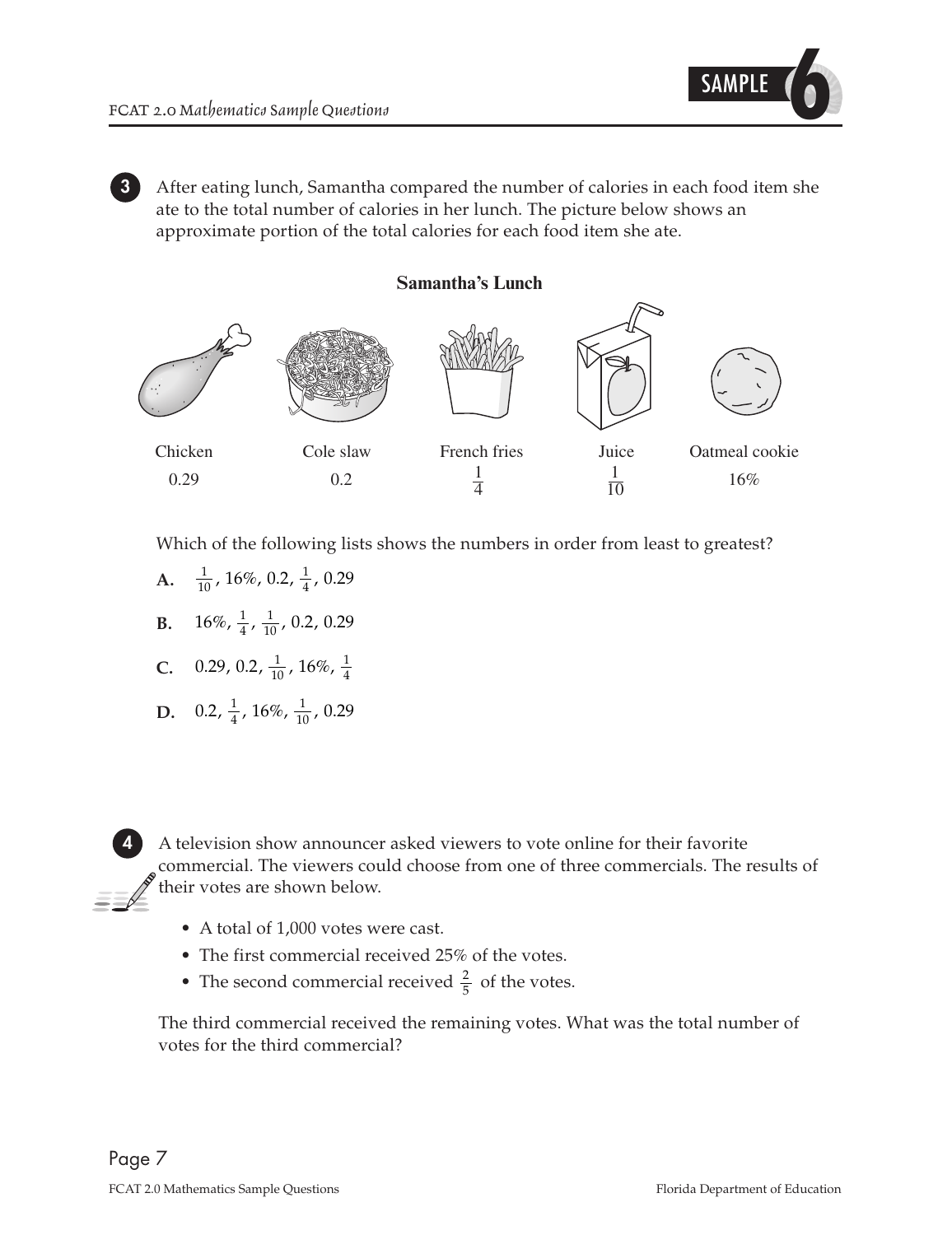

SAMPLE **6** *FCAT 2.0 Mathematics Sample Questions* 

**5** Tim's workbench is in the shape of a trapezoid. A drawing of his workbench, with some of the dimensions, is shown below.



If the area of Tim's trapezoidal workbench has a total of 1,440 square inches, what is the total length, **in inches**, of the longest side of his workbench?

**6** Xander is on a bowling team. He needs a mean score of 235 in 6 games to remain in first place on his team. His scores are listed below.

| <b>Game Number</b> | <b>Score</b> |
|--------------------|--------------|
|                    | 220          |
| ◠                  | 245          |
|                    | 210          |
|                    | 260          |
|                    | 210          |
|                    |              |

**XANDER'S BOWLING SCORES** 

What score must Xander get in game 6 so that he has a mean score of 235 for all 6 games?

- **F.** 220
- **G.** 229
- **H.** 235
- **I.** 265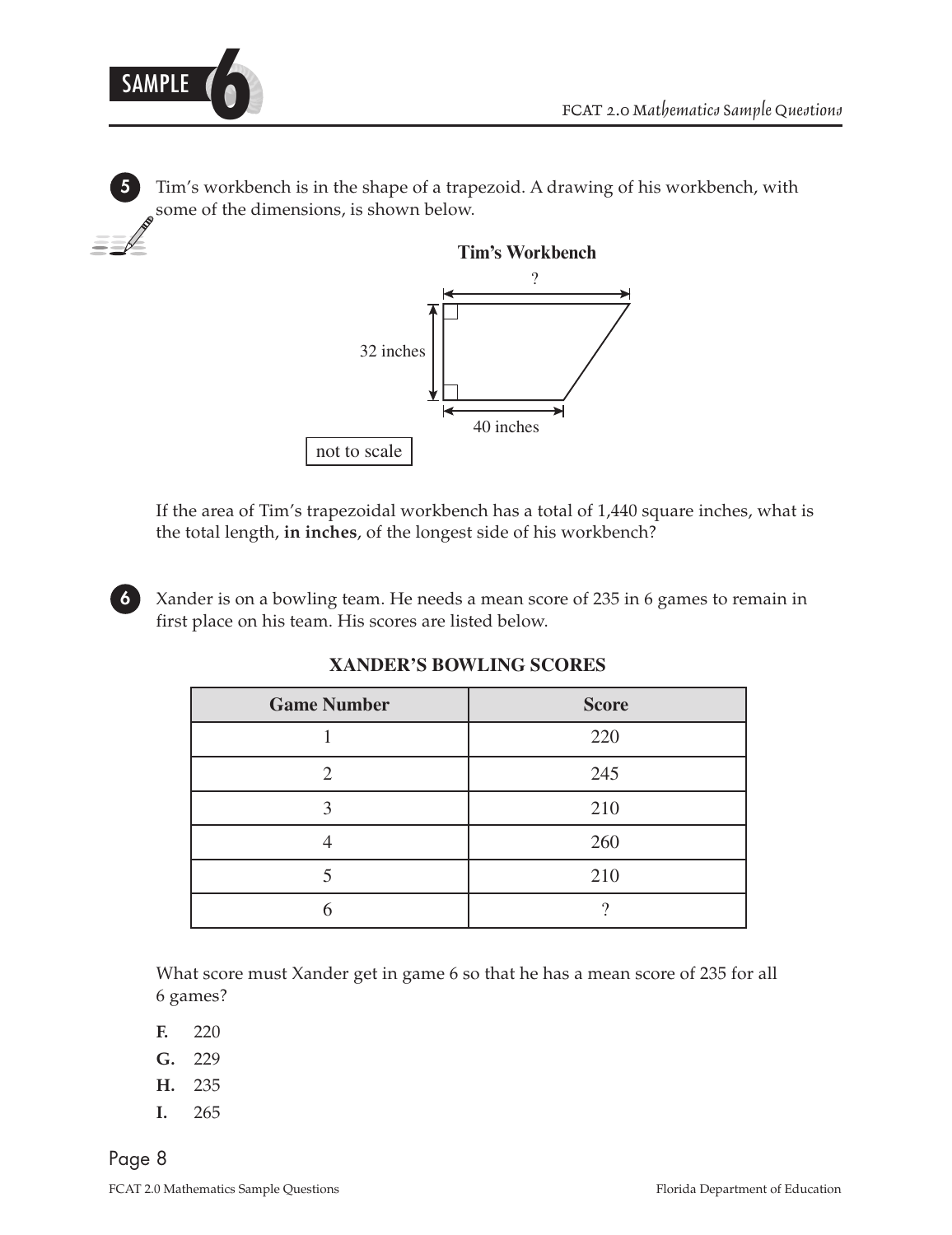

**7** Hinsley kept a record of the number of points scored by some basketball players at school. The points scored by each player are represented by the line plot below.

#### **POINTS SCORED**



Which value is the median of the number of points scored by these basketball players?

- **A.** 23
- **B.** 25
- **C.** 26
- **D.** 28

**8**

The table below shows the numbers of calories a 100-pound person burns while swimming different numbers of hours.

| Number of<br>Hours Swimming $(x)$ | Number of<br>Calories Burned $(y)$ |
|-----------------------------------|------------------------------------|
| 0.5                               | 90                                 |
|                                   | 180                                |
| 1.5                               | 270                                |
|                                   | 360                                |

#### **CALORIES BURNED BY A 100-POUND PERSON**

Which of the following expressions could be used to find the number of calories a 100-pound person burns after swimming *x* hours?

 $\mathbf{F}$ . 90*x* 

- **G.** 180*x*
- **H.**  $x \div 90$
- $x \div 180$  $\mathbf{I}$ .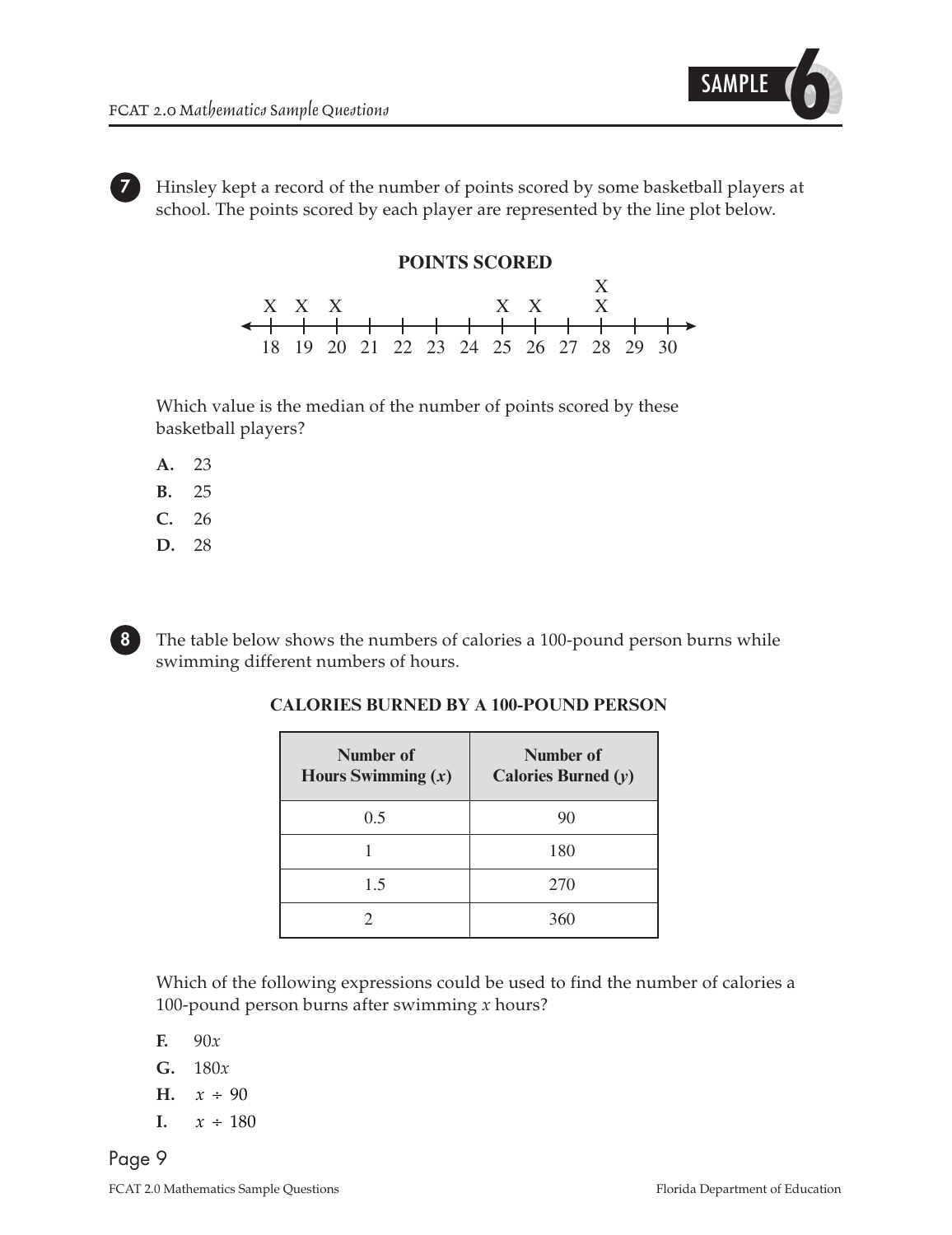

**9** Jim is repainting a *free-throw key* of a basketball court. The free-throw key is made by combining a rectangle and a semicircle, as shown below.



In order to know how much paint to purchase, Jim will determine the area of the free-throw key. What is the total area, **to the nearest whole square foot**, of the free-throw key shown in the diagram?



maximum of  $1\frac{1}{2}$  cups of stew. What is the minimum number of containers **10** Mr. Nichols wants to store  $25\frac{1}{2}$  cups of stew in containers. Each container holds a Mr. Nichols needs to hold all the stew?

- **A.** 9
- **B.** 17
- **C.** 25
- **D.** 51



**11** Camera World rents video cameras by the day. The store charges \$6.00 per day and a one-time cleaning fee of \$2.50. If *x* represents a number of days, which expression can be used to determine the total charge, in dollars, to rent a video camera for *x* days?

- $6(x + 2.50)$ **F.**
- $G. \quad 2.50x + 6.$
- $H. \quad 6x + 2.50$
- **I.** 8.50*x*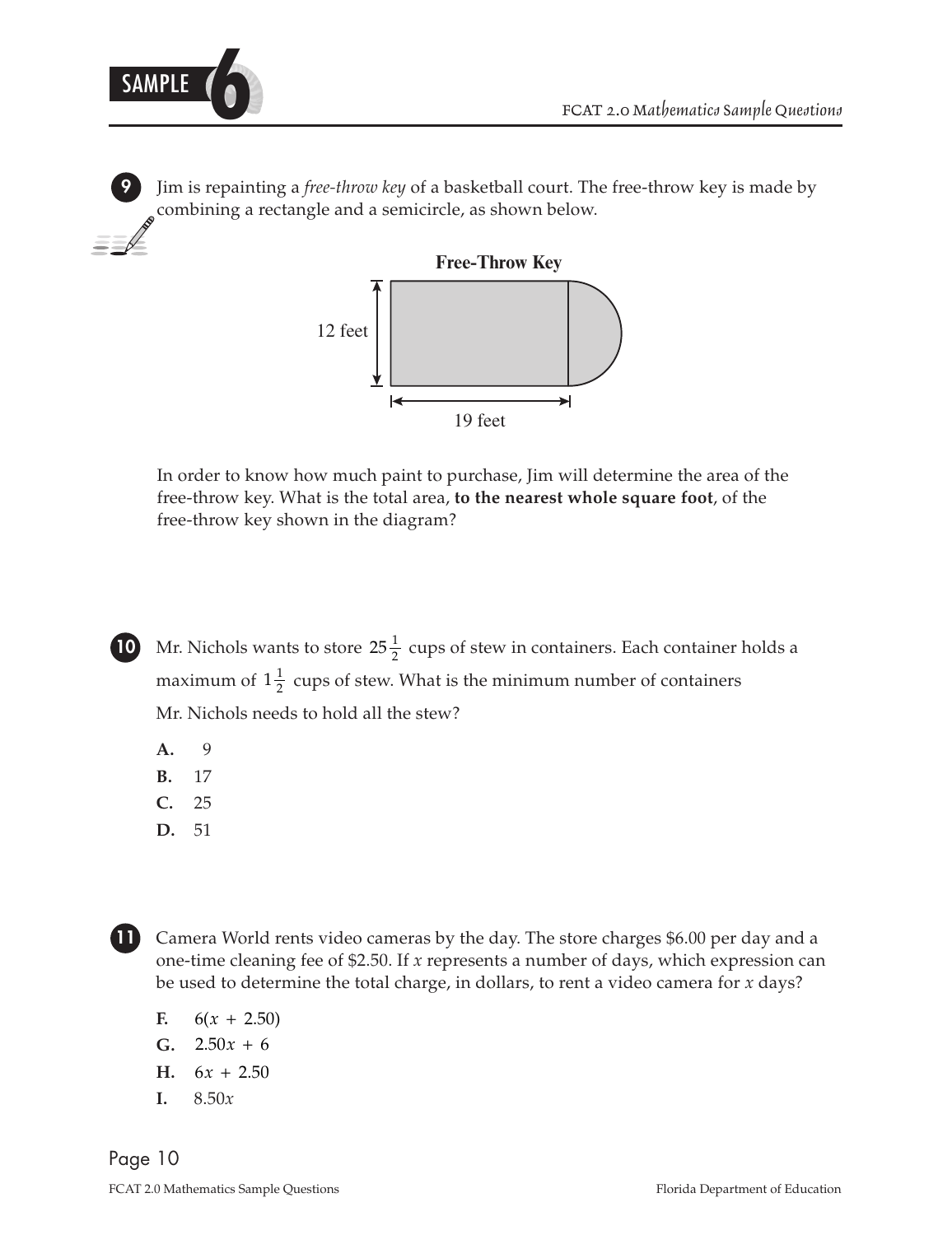

**12** Karla and Becky were practicing free throws. Karla attempted 24 free throws and was successful 8 times. Becky attempted 20 free throws and was successful 5 times. At these rates, how many more successful free throws would Karla make than Becky if they each attempted 180 free throws?

- **A.** 15
- **B.** 23
- **C.** 27
- **D.** 51



**13** Mr. Gerard purchased different types of halogen light bulbs for the apartment building where he works. The information about the bulbs he purchased is shown in the table below.

| <b>Type of Light Bulb</b> | <b>Number Purchased</b> | <b>Total Cost</b> |  |  |
|---------------------------|-------------------------|-------------------|--|--|
| 10-Watt Clear             |                         | \$14.85           |  |  |
| 13-Watt Warm White        | 60                      | \$119.40          |  |  |
| 20-Watt Capsule Bulb      |                         | \$10.74           |  |  |
| 34-Watt Cool White        |                         | \$147.60          |  |  |

#### **HALOGEN LIGHT BULBS PURCHASED**

Which type of light bulb costs the **least amount** per light bulb?

- **F.** 10-Watt Clear
- **G.** 13-Watt Warm White
- **H.** 20-Watt Capsule Bulb
- **I.** 34-Watt Cool White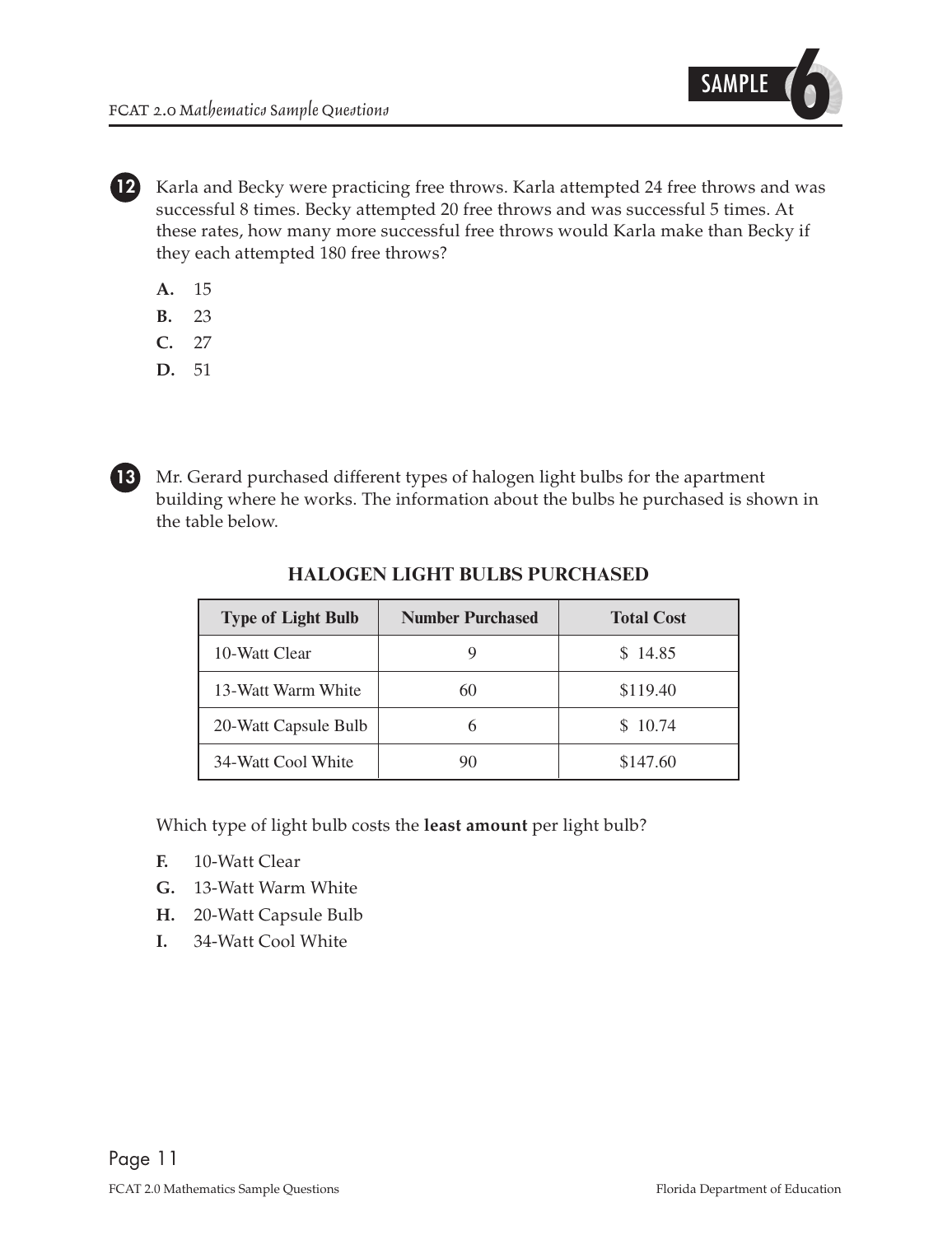

In a regulation wrestling match, wrestlers compete within a circular zone 9 meters in diameter.



Which of the following is closest to the area of the circular zone?

- **A.** 28.3 square meters
- **B.** 56.5 square meters
- **C.** 63.6 square meters
- **D.** 254.3 square meters



1 and  $\frac{1}{3}$  of this time talking to customers on the phone. Which method would provide **15** Mr. Madsen worked 49 hours last week at his job. He spent  $\frac{1}{5}$  of this time in meetings the most reasonable estimate of the total number of hours Mr. Madsen spent in meetings and talking to customers on the phone at his job last week?

- 1 **F.** multiply  $\frac{1}{4}$  by 50
- 1 **G.** multiply  $\frac{1}{2}$  by 50
- 1 3 1 **H.** multiply  $\frac{1}{5}$  by 50 and add  $\frac{1}{3}$  to the product
- 1 3 1 **I.** multiply  $\frac{1}{5}$  by  $\frac{1}{3}$  and multiply the product by 50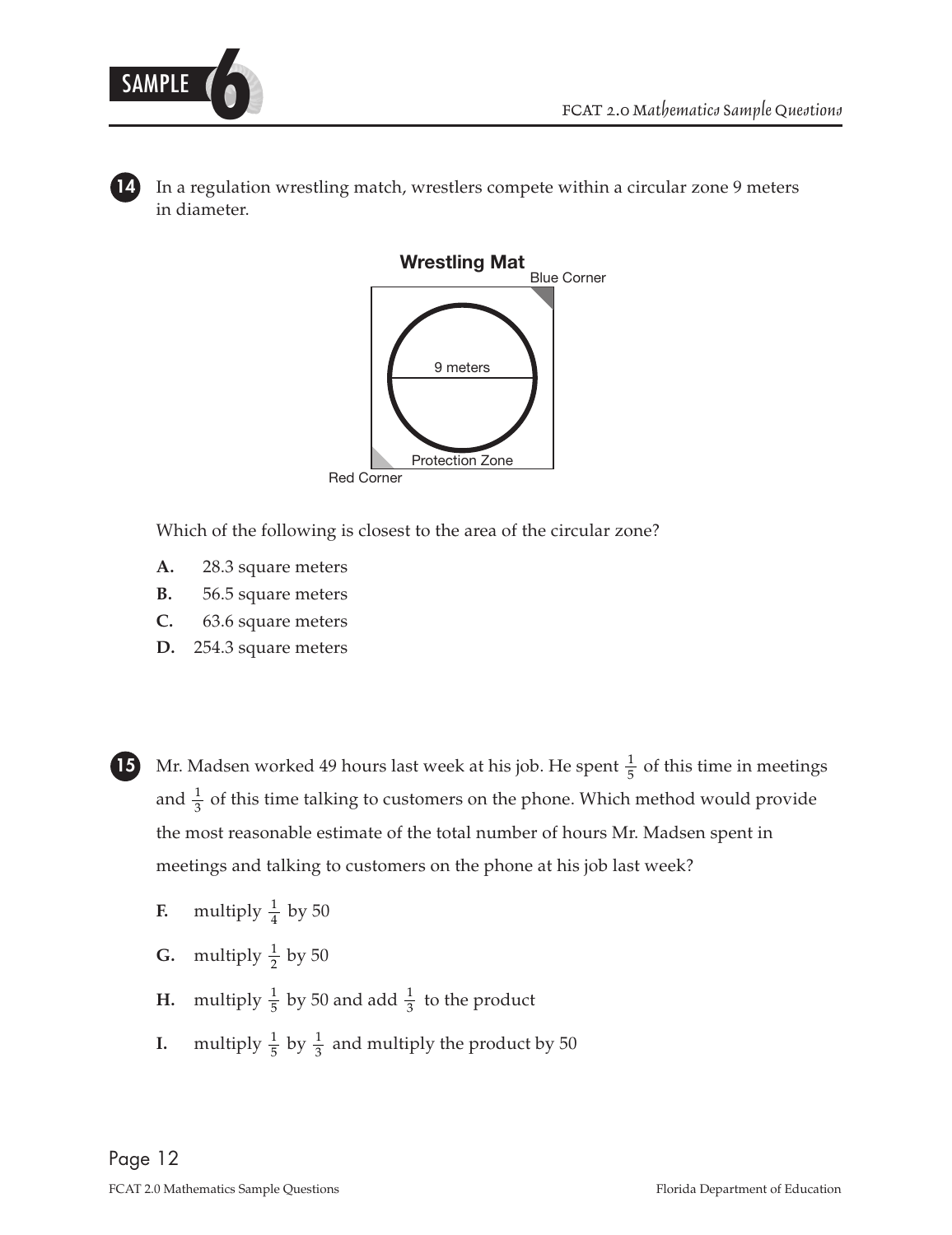

**16** The diagram below represents Akeem's chocolate bar.

**Akeem's Chocolate Bar** 

1 dinner, he ate  $\frac{1}{3}$  of the part he saved for himself. Which of the following represents 1 Akeem gave  $\frac{1}{4}$  of his chocolate bar to his sister and saved the rest for himself. After the part of Akeem's chocolate bar that he had left?

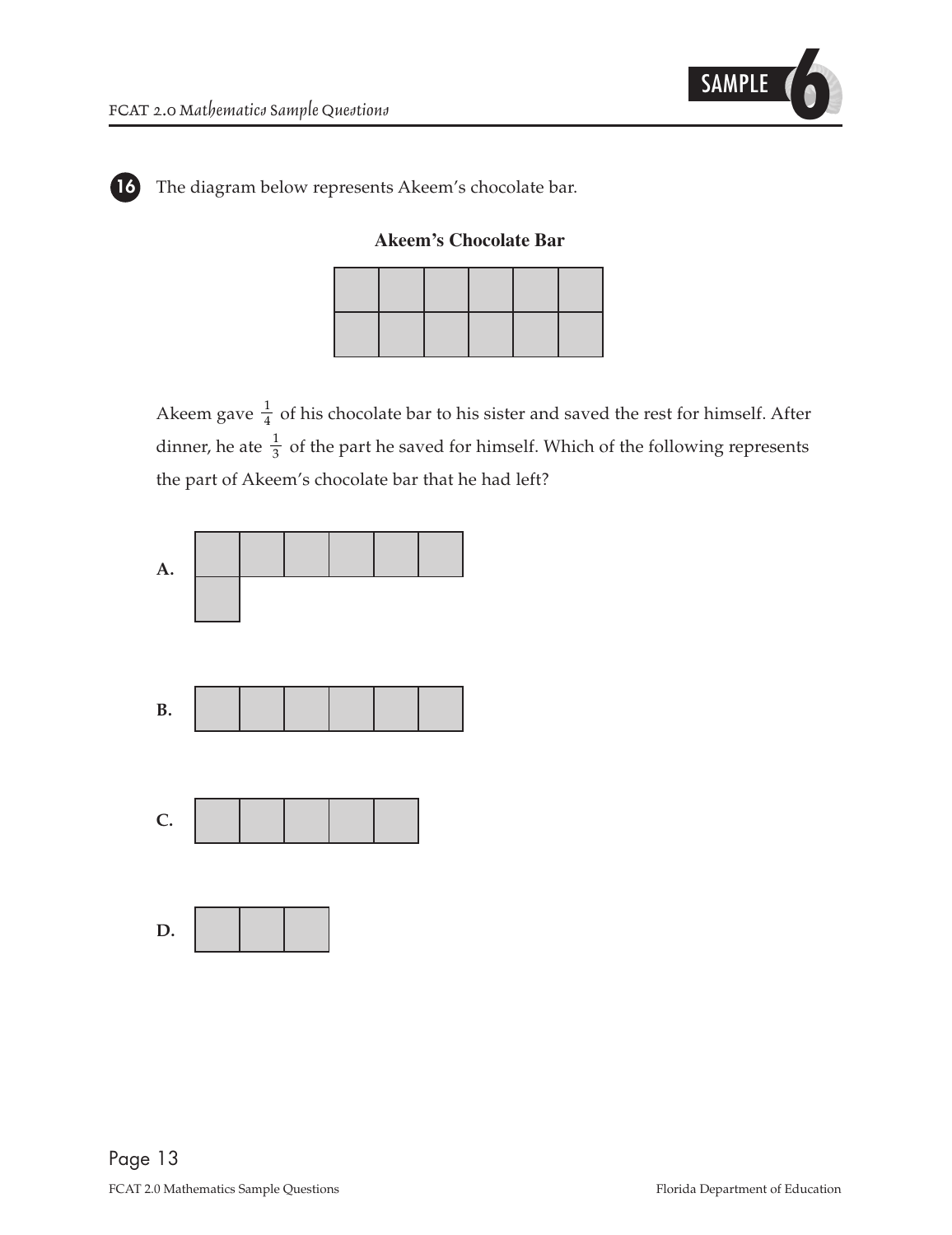<span id="page-13-0"></span>

*Name* 

**Answer all the Mathematics Sample Questions on the Sample Answer Sheets.** 

|                     | A)           | ◉              | ⊚                              | $\circledcirc$    | 5 <sup>1</sup><br>N<br>$\left(\frac{\pi}{2}\right)$<br>Z<br>☉<br>$(\bullet)$<br>$\bullet$<br>۰<br>€<br>$\bullet$                                                                                                                                                                                                                                                                                              |                                                                 | ۰<br>$\bullet$                                                                                    | Ŋ<br>N<br>$\left( \bullet \right)$<br>$(\bullet)$<br>$(\bullet)$                                                                          |                |
|---------------------|--------------|----------------|--------------------------------|-------------------|---------------------------------------------------------------------------------------------------------------------------------------------------------------------------------------------------------------------------------------------------------------------------------------------------------------------------------------------------------------------------------------------------------------|-----------------------------------------------------------------|---------------------------------------------------------------------------------------------------|-------------------------------------------------------------------------------------------------------------------------------------------|----------------|
|                     | ®            | $^\copyright$  | $^{\circledR}$                 | $\odot$           | $\overline{\copyright}$<br>⊚<br>$\hat{\odot}$<br>⊙<br>ⓒ<br>$\overline{0}$<br>$\mathbf{1}$<br>$\boxed{1}$<br>$\left(1\right)$<br>$\mathbf{1}$<br>$\mathbf{1}$<br>1<br>②<br>②<br>C<br>ℒ<br>C<br>②<br>③<br>③<br>$\odot$<br>③<br>①<br>☺<br>Œ<br>Ŧ<br>④<br>④<br>$\left( 4\right)$<br>4)                                                                                                                            | $\left[0\right]$<br>$^{2}$<br>હ<br>$^{(4)}$                     | $_{\odot}$<br>⊚<br>$\left(1\right)$<br>1.<br>②<br>②<br>$\circledcirc$<br>③<br>④<br>$\binom{4}{ }$ | ⊚<br>$_{\odot}$<br>ⓒ<br>Œ<br>$\left( 1\right)$<br>$\left( 1\right)$<br>☺<br>②<br>C<br>$_{\tiny \odot}$<br>$\circledS$<br>᠖<br>⊕<br>④<br>⊕ |                |
|                     | (A)          | ◉              | $_{\odot}$                     | ◉                 | G<br>⑤<br>⑤<br>⑤<br>⑤<br>T<br>$^\copyright$<br>⊚<br>$_{\circledcirc}$<br>⊚<br>$^\copyright$<br>⊚<br>T<br>T<br>7<br>7<br>℗<br>7<br>◉<br>◉<br>◉<br>◉<br>◉<br>$^{(8)}$<br>9.<br>$\overline{9}$<br>΄9 <sup>'</sup><br>[9<br>์9)                                                                                                                                                                                   | $\left(5\right)$<br>$\left(6\right)$<br>$\left(7\right)$<br>(8) | $^\circledR$<br>⊚<br>$^\circledR$<br>7)<br>$\circledcirc$<br>ெ<br>์ 9                             | ⑤<br>⑤<br>E<br>$_{\copyright}$<br>$^\copyright$<br>$^\copyright$<br>℗<br>$\circledcirc$<br>ⓒ<br>◉<br>$^\circledR$<br>®<br>ெ<br><u>်ခ</u>  | 9)             |
| $\ddot{\mathbf{6}}$ | $^\circledR$ | $\circledcirc$ | $\textcircled{\scriptsize{H}}$ | $\odot$           | 9<br>10                                                                                                                                                                                                                                                                                                                                                                                                       | $^{\circledR}$                                                  | $^{\circledR}$                                                                                    | $_{\odot}$                                                                                                                                | $^{\circledR}$ |
|                     | (A)          | ◉              | $\odot$                        | $^{\circledR}$    | ⊙∣⊙∣⊙<br>€<br>$(\bullet)$<br>⊚<br>$_{\odot}$<br>$_{\copyright}$<br>$\left[0\right]$<br>O)<br>$\overline{0}$<br>$\left( 1\right)$<br>$\left(1\right)$<br>$\left(1\right)$<br>$\left( 1\right)$<br>$\mathbf{I}$<br>$\mathbf{1}$<br>②<br>☺<br>②<br>➁<br>②<br>☺<br>G<br>☺<br>͡<br>③<br>③<br>③<br>$\left(4\right)$<br>$\left( 4\right)$<br>$\left(4\right)$<br>$\overline{A}$<br>$\mathcal{A}$<br>$\left(4\right)$ | ⊕                                                               | ⊚                                                                                                 | $\circled{\scriptstyle\mathrm{H}}$                                                                                                        | (1)            |
|                     | (F)          | ⊚              | $\left(\mathsf{H}\right)$      | $\left( 1\right)$ | ⑤<br>⑤<br>T<br>⑤<br>᠖<br>5<br>᠖<br>C<br>᠖<br>⊛<br>ⓒ<br>⊚<br>T<br>⊙<br>Д<br>⊙<br>℗<br>T<br>$^\circledR$<br>◉<br>⊛<br>⊛<br>⊛<br>$\left[8\right]$<br>(၅)<br>(၆)<br>9)<br>9)<br>9)<br>( 9 )                                                                                                                                                                                                                       | (A)                                                             | $\circled{\scriptstyle\textrm{B}}$                                                                | (c)                                                                                                                                       | (D)            |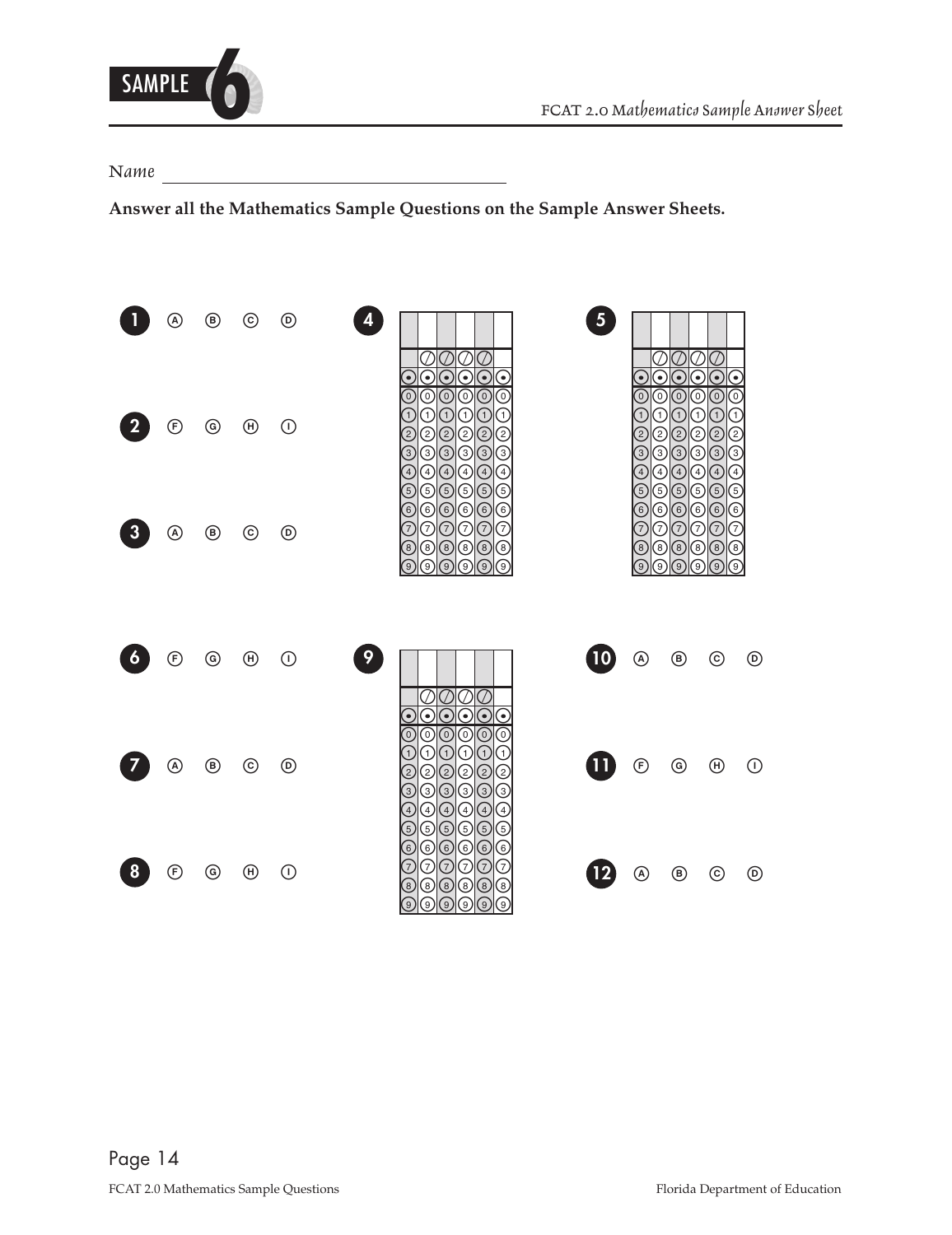